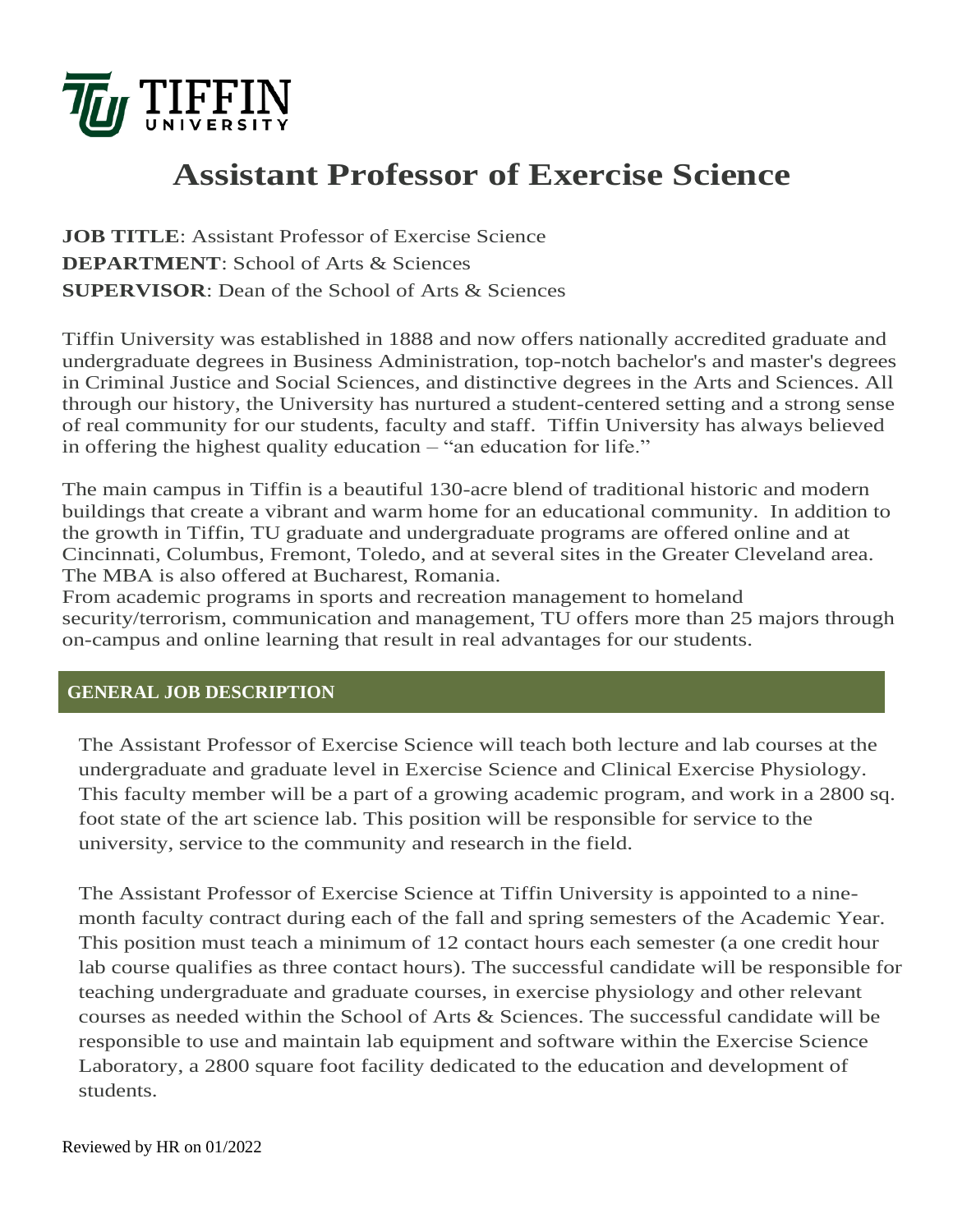

## **MAJOR DUTIES AND RESPONSIBILITES**

- Teaching face-to-face lecture and laboratory classes and online courses at the undergraduate and graduate level in the School of Arts & Sciences.
- Will teach four contact hours in both the fall and spring semesters. The summer semester does not require teaching, but the faculty member can engage in optional summer teaching.
- Will attend department, school, and university meetings
- Will serve on university, school and other committees as appointed.
- Will advise and mentor undergraduate students
- Will supervise internships and individually guided studies
- Will handle other duties as assigned by the School of Arts & Sciences Dean
- Create and promote a positive and supportive work environment.
- Personal qualities of integrity, credibility, and unwavering commitment to Tiffin University's Guiding Principles.
- Excellent verbal/written communication and presentation skills.
- Ability to work as part of a team.
- Ability to work with people from a variety of culturally diverse backgrounds.
- Provide leadership in internal and external communications

### **QUALIFICATIONS FOR THE JOB**

- *Education:* Preference is a Terminal Degree in the field of exercise science.
- *Experience:* Preference is prior teaching experience in the field of exercise science.
- *Other:* N/A

### **EXPECTED KEY COMPETENCIES (ORGANIZATIONAL FIT)**

### *Interdependence:* Fosters collaboration

*Communication:* Strong decision-making and communication skills

*Accountability:* Formulates effective and progressive strategies aligned with the University's mission and values

Reviewed by HR on 01/2022 *Respect:* Creates an engaging, collaborative work environment by bringing diverse